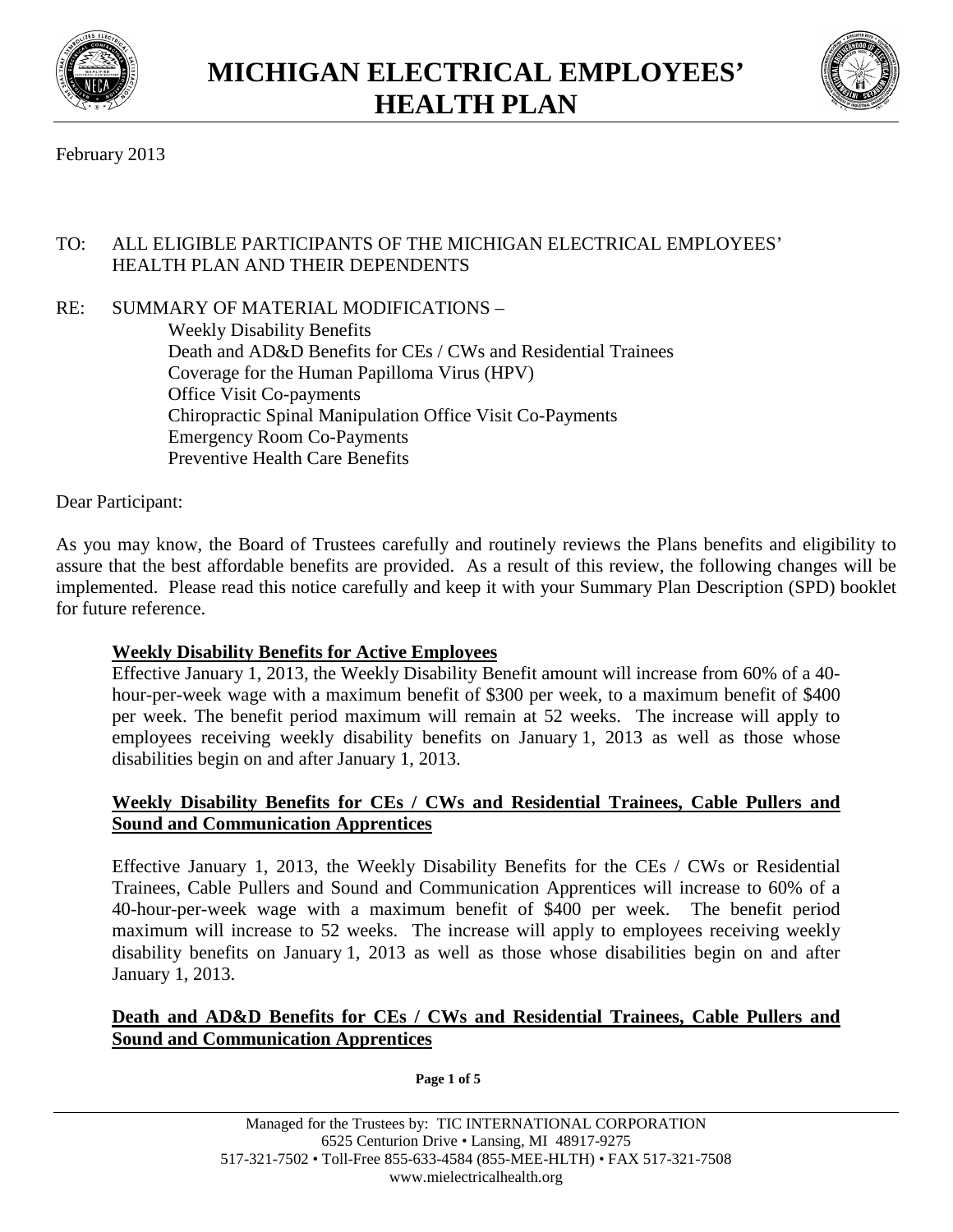Effective January 1, 2013 the Death Benefit and the Accidental Death and Dismemberment Benefit for CE/CW Employees and Residential Trainees, Cable Pullers and Sound and Communication Specialists will be provided at the same level as all other active participants.

# **Medical Benefits for CEs / CWs and Residential Trainees, Cable Pullers and Sound and Communications Apprentices**

Effective March 1, 2013, the Medical Benefit deductibles and co-payments (including prescription drugs) will be provided at the same level as for all other active Plan participants.

# **Human Papilloma Virus Vaccine (Gardasil® Injections)**

The Plan currently provides coverage of the HPV vaccination for female participants and dependents. Effective March 1, 2013, the Plan will pay 100% of the Blue Cross Blue Shield of Michigan ("BCBSM") Approved Amount of one course of Gardasil® vaccination for male participants and dependents.

# **Office Visit Co-Payments – In-Network**

The Plan currently requires an office visit co-payment of twenty percent (20%) of the BCBSM Approved Amount after the deductible for *in-network* office visits. This current office visit copayment will change to a flat thirty dollars (\$30) for each *in-network* office visit effective March 1, 2013. The cost of an office visit is the amount the physician receives for services. This will include office visits, chiropractic spinal manipulation and out-patient mental health consultations. Any other services performed at the physician's office that same day are paid at 80% after the deductible.

| Office | \$100 | You will pay a \$30 co-payment and BCBSM will pay the remainder of |  |
|--------|-------|--------------------------------------------------------------------|--|
| Visit  |       | the cost for the office visit                                      |  |
| Lab    | \$50  | You will pay 20% and BCBSM will pay 80% of the Approved            |  |
| Work   |       | Amount after the deductible                                        |  |
| X-Rays | \$75  | You will pay 20% and BCBSM will pay 80% of the Approved            |  |
|        |       | Amount after the deductible                                        |  |

#### **Example A (with an in-network provider, deductible not satisfied yet)**

In this example, since you have not satisfied any of the deductible, you will pay \$30.00 for the office visit and \$50 for the lab work and \$75 for the x-rays.

### **Example B (with an in-network provider, \$500 deductible already satisfied)**

| Office | \$100 | You will pay a \$30 co-payment and BCBSM will pay the remainder of |
|--------|-------|--------------------------------------------------------------------|
| Visit  |       | the cost of the office visit                                       |
| Lab    | \$50  | You will pay 20% and BCBSM will pay 80% of the Approved amount     |
| Work   |       |                                                                    |
| $X-$   | \$75  | You will pay 20% and BCBSM will pay 80% of the Approved amount     |
| Rays   |       |                                                                    |

Since the deductible has already been satisfied, you will owe the \$30 co-payment, \$10 for the lab work and \$15 for the x-rays.

**Page 2 of 5**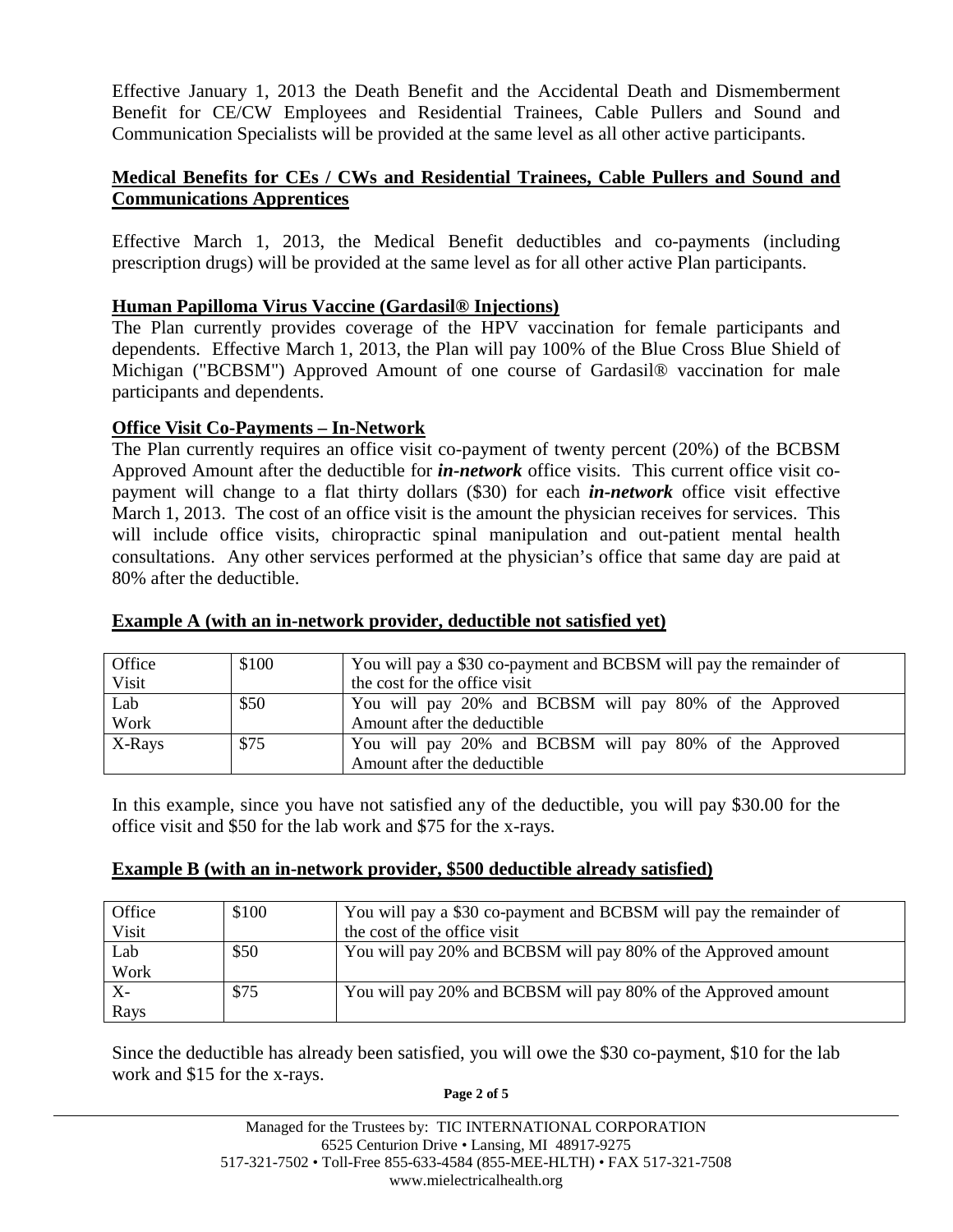**Please note:** This thirty dollar (\$30) co-payment for each *in-network* office visits does **not** apply against your individual calendar year deductible (\$500) or out-of-pocket maximum of \$2,000 or family calendar year deductible (\$1,000) or out-of-pocket maximum of \$4,000. In other words, your deductible and out-of-pocket maximum are not reduced by your payment of this new thirty dollar (\$30) co-payment.

# **Office Visit Co-Payments – Out-of-Network**

The Plan currently requires a co-payment amount of thirty percent (30%) after the deductible for all *out-of-network* office visits. Effective March 1, 2013, the office visit co-payment will change to a flat thirty dollars (\$30) for each *out-of-network* office visit *plus* an additional thirty percent (30%) co-payment after the deductible has been met.

The thirty dollar (\$30) co-payment for each *out-of-network* office visit does *not* apply against your individual deductible (\$500) or calendar year out-of-pocket maximum of \$2000 or family calendar year deductible (\$1,000) or out-of-pocket maximum of \$4,000 per family.

# **Chiropractic Spinal Manipulation Visit or Office Visit Co-Payments**

The Plan currently requires a chiropractic visit co-payment of twenty percent (20%) of the BCBSM Approved Amount after the deductible for *in-network* chiropractic spinal manipulation. Effective March 1, 2013, the co-payment will change to a flat thirty dollars (\$30) per chiropractic spinal manipulation or office visit. This thirty dollar (\$30) co-payment for each *innetwork* spinal manipulation or office visit does **not** apply against your individual deductible or your calendar year out-of-pocket maximum of \$2,000 or family calendar year deductible or family out-of-pocket maximum of \$4,000.

For *out-of-network* services, you must also pay the co-payment of thirty dollars (\$30) per chiropractic spinal manipulation or office visit plus an additional thirty percent (30%) copayment after the deductible has been met. The thirty dollar (\$30) co-payment for each *out-of-network* spinal manipulation or office visit does *not* apply against your individual deductible or your calendar year out-of-pocket maximum of \$2000 or family calendar year deductible or out-ofpocket maximum of \$4,000 per family.

### **Emergency Room Co-Payments**

The emergency room co-payment of twenty percent (20%) of the BCBSM Approved Amount after deductible per visit has been changed to a flat one hundred dollars (\$100) co-payment per visit. However, if you are admitted to the hospital or receive services for an accidental injury, the \$100 co-payment may be waived and any deductible / co-payments will be applied.

| <b>Benefit</b>                                        | <b>Current – Participant Pays</b>                                                                  | March 1, 2013 - Participant Pays                                                                                                                                                                                    |
|-------------------------------------------------------|----------------------------------------------------------------------------------------------------|---------------------------------------------------------------------------------------------------------------------------------------------------------------------------------------------------------------------|
| <b>Physician Office Visit</b>                         |                                                                                                    |                                                                                                                                                                                                                     |
| <b>In-Network - Primary Care or</b><br>Specialist     | 20%, after Deductible                                                                              | \$30 co-pay, no deductible, Plan pays<br>balance (\$30 co-pay does not apply to<br>satisfy deductible or out-of-pocket<br>maximum)                                                                                  |
| <b>Out-of Network</b> – Primary Care or<br>Specialist | $30\%$ , after Deductible + balance<br>billed if provider's charge is more<br>than Approved Amount | \$30 co-pay, plus 30% after deductible<br>+ balance billed if out-of-network<br>provider's charge is more than<br>Approved Amount<br>(\$30 co-pay does not apply to satisfy<br>deductible or out-of-pocket maximum) |

*The chart below summarizes the changes. All percentages are based on the BCBSM Approved Amount:*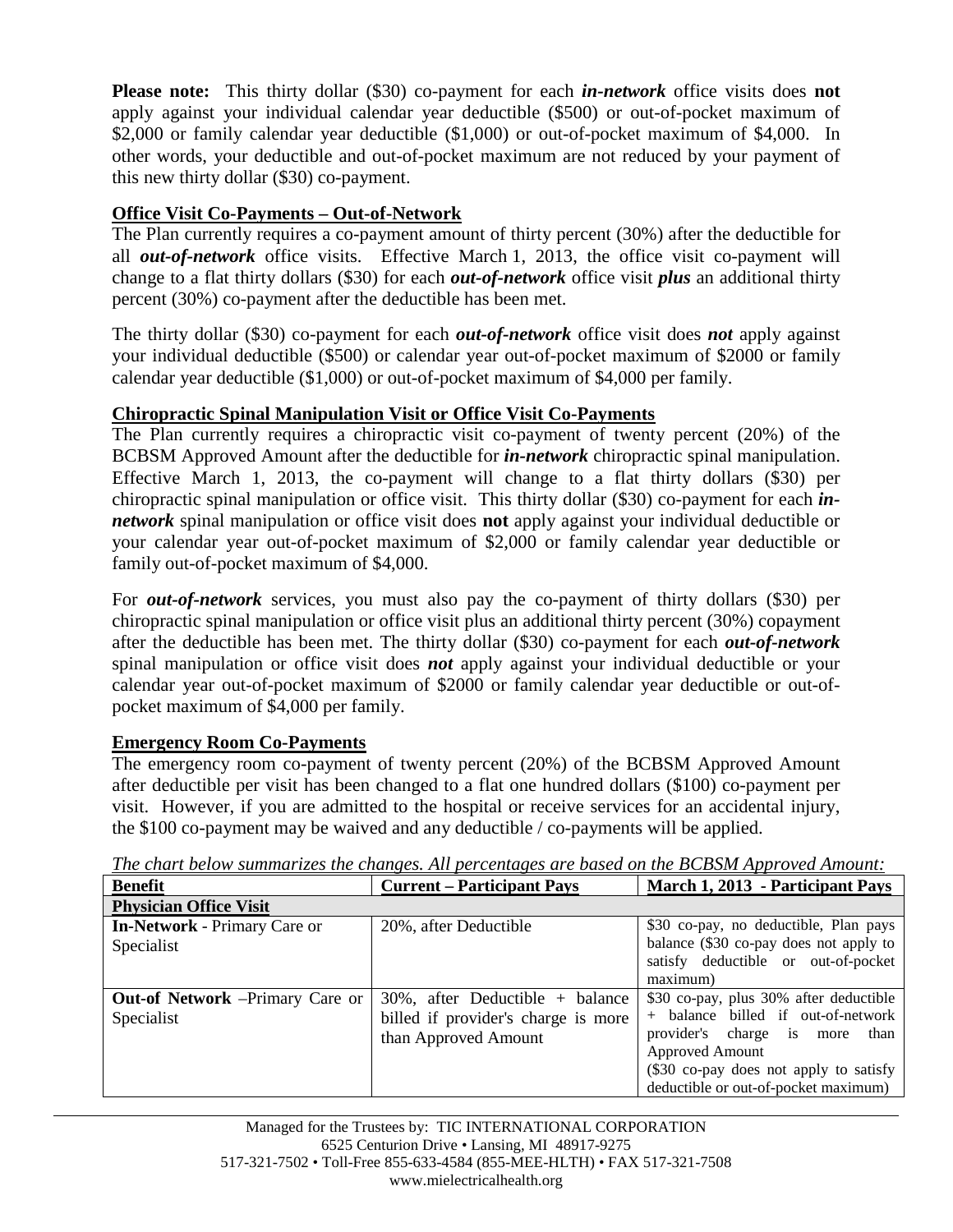| <b>Benefit</b>                                                | <b>Current – Participant Pays</b>                                                                  | March 1, 2013 - Participant Pays                                                                                                                                                                                     |  |  |  |
|---------------------------------------------------------------|----------------------------------------------------------------------------------------------------|----------------------------------------------------------------------------------------------------------------------------------------------------------------------------------------------------------------------|--|--|--|
| <b>Chiropractic Spinal Manipulation Visit or Office Visit</b> |                                                                                                    |                                                                                                                                                                                                                      |  |  |  |
| <b>In-Network</b>                                             | 20%, after Deductible                                                                              | \$30 co-pay, no deductible, Plan pays<br>balance (\$30 co-pay does not apply to<br>satisfy deductible or out-of-pocket<br>maximum)                                                                                   |  |  |  |
| <b>Out-of-Network</b>                                         | $30\%$ , after Deductible + balance<br>billed if provider's charge is more<br>than Approved Amount | \$30 co-pay, plus 30% after deductible<br>balance billed if out-of-network<br>provider's charge is more<br>than<br>Approved Amount<br>(\$30 co-pay does not apply to satisfy<br>deductible or out-of-pocket maximum) |  |  |  |
| <b>Hospital Emergency Room Treatment</b>                      |                                                                                                    |                                                                                                                                                                                                                      |  |  |  |
| <b>In-Network</b>                                             | 20%, after Deductible                                                                              | \$100 co-pay if not admitted to hospital<br>or if services for accidental injury.<br>Otherwise 20% after deductible<br>(\$100 co-pay does not apply to satisfy<br>deductible)                                        |  |  |  |
| <b>Out-of-Network</b>                                         | 20%, after Deductible                                                                              | \$100 co-pay if not admitted to hospital<br>or if services for accidental injury.<br>Otherwise 20% after deductible.<br>(\$100 co-pay does not apply to satisfy<br>deductible)                                       |  |  |  |

# **Preventive Health Care Benefits**

The Trustees of the Michigan Electrical Employees' Health Plan believe that the changes made to the Plan effective March 1, 2013 will cause the Plan to lose its status as a "grandfathered health plan" under the Patient Protection and Affordable Care Act (the "Affordable Care Act").

Due to this change, additional Affordable Care Act provisions and requirements will apply to the Plan beginning March 1, 2013. Adult and childhood preventive services and immunizations as identified and recommended through the Affordable Care Act and well-baby and child care visits are covered with no cost share when rendered by a BCBSM participating *(in-network)* provider or, if provided by an out-of-network provider, at no cost share up to the BCBSM Approved Amount. You are responsible for 100% of the remaining amount billed by the out-of-network provider that exceeds the BCBSM Approved Amount.

Among the changes are the following Women's Preventive Health Benefits:

- Well-Woman Visits
- Screening for gestational diabetes
- Human papillomavirus (HPV) testing
- Counseling for sexually transmitted infections
- Counseling and screening for human immune-deficiency virus (HIV)

**Page 4 of 5**